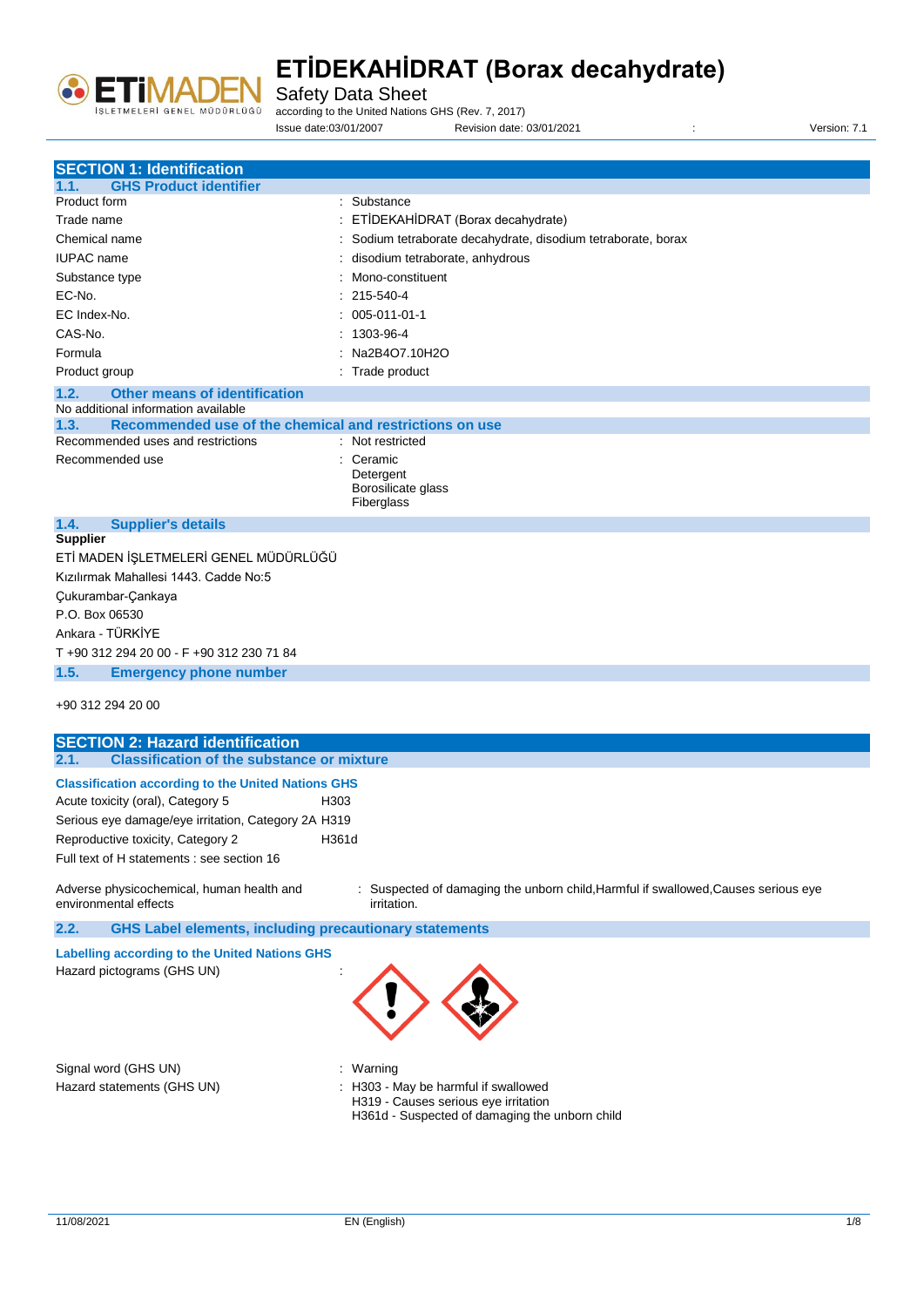### Safety Data Sheet

according to the United Nations GHS (Rev. 7, 2017)

| Precautionary statements (GHS UN)                           | : P201 - Obtain special instructions before use.<br>P202 - Do not handle until all safety precautions have been read and understood.<br>P264 - Wash  thoroughly after handling.<br>P280 - Wear protective gloves/protective clothing/eye protection/face protection/hearing<br>protection<br>P305+P351+P338 - IF IN EYES: Rinse cautiously with water for several minutes. Remove<br>contact lenses, if present and easy to do. Continue rinsing.<br>P308+P313 - IF exposed or concerned: Get medical advice/attention.<br>P337+P313 - If eye irritation persists: Get medical advice/attention.<br>P405 - Store locked up. |
|-------------------------------------------------------------|-----------------------------------------------------------------------------------------------------------------------------------------------------------------------------------------------------------------------------------------------------------------------------------------------------------------------------------------------------------------------------------------------------------------------------------------------------------------------------------------------------------------------------------------------------------------------------------------------------------------------------|
| 2.3.<br>Other hazards which do not result in classification |                                                                                                                                                                                                                                                                                                                                                                                                                                                                                                                                                                                                                             |
| Other hazards not contributing to the<br>classification     | : Dispose of contents/container to hazardous or special waste collection point, in accordance<br>with local, regional, national and/or international regulation.                                                                                                                                                                                                                                                                                                                                                                                                                                                            |

| <b>SECTION 3: Composition/information on ingredients</b>                                                                                             |                                                                                                                                                                                                                              |             |
|------------------------------------------------------------------------------------------------------------------------------------------------------|------------------------------------------------------------------------------------------------------------------------------------------------------------------------------------------------------------------------------|-------------|
| <b>Substances</b><br>3.1.                                                                                                                            |                                                                                                                                                                                                                              |             |
| Substance type<br>Name<br>CAS-No.<br>EC-No.<br>EC Index-No.<br><b>IUPAC</b> name<br>Chemical name<br>Substance identification codes: See section 1.1 | : Mono-constituent<br>: Disodium tetraborate decahydrate<br>$: 1303 - 96 - 4$<br>$: 215 - 540 - 4$<br>$: 005-011-01-1$<br>: disodium tetraborate, anhydrous<br>: Sodium tetraborate decahydrate, disodium tetraborate, borax |             |
| <b>Name</b>                                                                                                                                          | <b>Product identifier</b>                                                                                                                                                                                                    | $\%$        |
| disodium tetraborate decahydrate; borax decahydrate                                                                                                  | (CAS-No.) 1303-96-4                                                                                                                                                                                                          | $\geq 99.9$ |

#### Full text of H-statements: see section 16

#### **3.2. Mixtures** Not applicable

| <b>SECTION 4: First-aid measures</b>                       |                                                                                                                                                                                     |
|------------------------------------------------------------|-------------------------------------------------------------------------------------------------------------------------------------------------------------------------------------|
| <b>Description of necessary first-aid measures</b><br>4.1. |                                                                                                                                                                                     |
| First-aid measures general                                 | : IF exposed or concerned: Get medical advice/attention. Call a poison center or a doctor if you<br>feel unwell.                                                                    |
| First-aid measures after inhalation                        | : Remove person to fresh air and keep comfortable for breathing.                                                                                                                    |
| First-aid measures after skin contact                      | : Wash skin with plenty of water.                                                                                                                                                   |
| First-aid measures after eye contact                       | : Rinse cautiously with water for several minutes. Remove contact lenses, if present and easy<br>to do. Continue rinsing. If eye irritation persists: Get medical advice/attention. |
| First-aid measures after ingestion                         | : Rinse mouth. Call a poison center or a doctor if you feel unwell.                                                                                                                 |
| Most important symptoms/effects, acute and delayed<br>4.2. |                                                                                                                                                                                     |
| Symptoms/effects after eye contact                         | : Eye irritation.                                                                                                                                                                   |
| 4.3.                                                       | Indication of immediate medical attention and special treatment needed, if necessary                                                                                                |
| Treat symptomatically.                                     |                                                                                                                                                                                     |

|        | <b>SECTION 5: Fire-fighting measures</b>                                        |                                                                                                                                             |  |
|--------|---------------------------------------------------------------------------------|---------------------------------------------------------------------------------------------------------------------------------------------|--|
| 5.1.   | Suitable extinguishing media                                                    |                                                                                                                                             |  |
|        | Suitable extinguishing media                                                    | : Water spray. Dry powder. Foam.                                                                                                            |  |
| 5.2.   | Specific hazards arising from the chemical                                      |                                                                                                                                             |  |
|        | Hazardous decomposition products in case of fire : Toxic fumes may be released. |                                                                                                                                             |  |
| 5.3.   | <b>Special protective actions for fire-fighters</b>                             |                                                                                                                                             |  |
|        | Protection during firefighting                                                  | : Do not attempt to take action without suitable protective equipment. Self-contained breathing<br>apparatus. Complete protective clothing. |  |
|        | <b>SECTION 6: Accidental release measures</b>                                   |                                                                                                                                             |  |
| 6.1.   |                                                                                 | Personal precautions, protective equipment and emergency procedures                                                                         |  |
| 6.1.1. | For non-emergency personnel                                                     |                                                                                                                                             |  |

| <u><b>U.I.I.</b> FUILIDITEIRERENCY DEISONIER</u><br>Emergency procedures      | : Ventilate spillage area. Avoid contact with skin and eves.                                                                                                   |     |
|-------------------------------------------------------------------------------|----------------------------------------------------------------------------------------------------------------------------------------------------------------|-----|
| For emergency responders<br>6.1.2.<br>Protective equipment                    | : Do not attempt to take action without suitable protective equipment. For further information<br>refer to section 8: "Exposure controls/personal protection". |     |
| <b>Environmental precautions</b><br>6.2.<br>Avoid release to the environment. |                                                                                                                                                                |     |
| 11/08/2021                                                                    | EN (English)                                                                                                                                                   | 2/8 |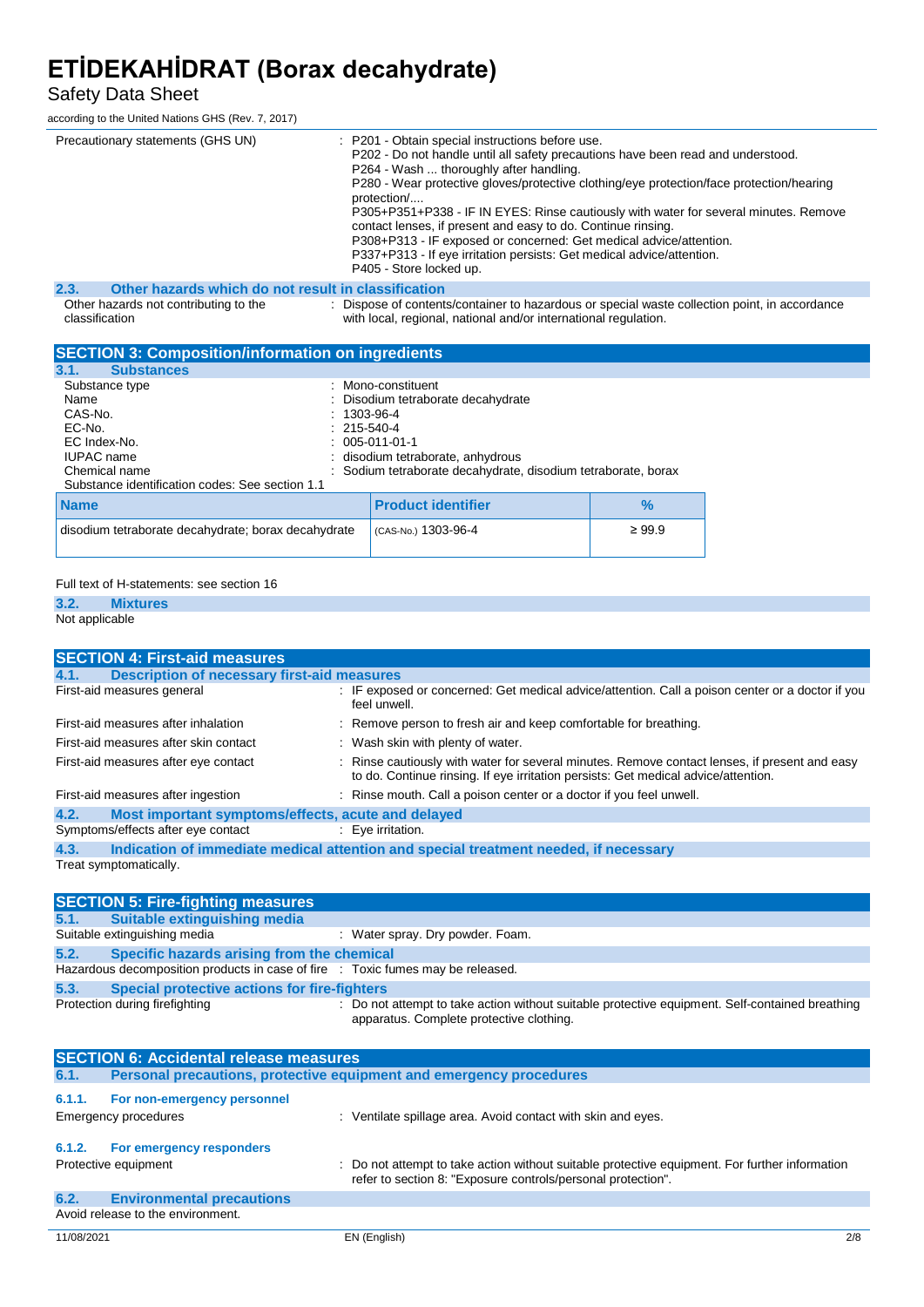Safety Data Sheet

according to the United Nations GHS (Rev. 7, 2017)

| Methods and materials for containment and cleaning up<br>6.3. |                                                                                                                                                                                                                                              |  |
|---------------------------------------------------------------|----------------------------------------------------------------------------------------------------------------------------------------------------------------------------------------------------------------------------------------------|--|
| Methods for cleaning up                                       | : Mechanically recover the product. Notify authorities if product enters sewers or public waters.                                                                                                                                            |  |
| Other information                                             | : Dispose of materials or solid residues at an authorized site.                                                                                                                                                                              |  |
|                                                               |                                                                                                                                                                                                                                              |  |
| <b>SECTION 7: Handling and storage</b>                        |                                                                                                                                                                                                                                              |  |
| <b>Precautions for safe handling</b><br>7.1.                  |                                                                                                                                                                                                                                              |  |
| Precautions for safe handling                                 | : Ensure good ventilation of the work station. Obtain special instructions before use. Do not<br>handle until all safety precautions have been read and understood. Wear personal protective<br>equipment. Avoid contact with skin and eyes. |  |
| Hygiene measures                                              | : Do not eat, drink or smoke when using this product. Always wash hands after handling the<br>product.                                                                                                                                       |  |

**7.2. Conditions for safe storage, including any incompatibilities**

**SECTION 8: Exposure controls/personal protection**

| Storage conditions | : Store locked up. Store in a well-ventilated place. Keep cool. |
|--------------------|-----------------------------------------------------------------|
|                    |                                                                 |

| 8.1.<br><b>Control parameters</b>                                   |                                                                                                    |  |  |
|---------------------------------------------------------------------|----------------------------------------------------------------------------------------------------|--|--|
| ETİDEKAHİDRAT (Borax decahydrate) (1303-96-4)                       |                                                                                                    |  |  |
| <b>DNEL/DMEL (Workers)</b>                                          |                                                                                                    |  |  |
| Long-term - systemic effects, dermal                                | 316.4 mg/kg bodyweight/day                                                                         |  |  |
| Long-term - systemic effects, inhalation                            | $6.7$ mg/m <sup>3</sup>                                                                            |  |  |
| <b>DNEL/DMEL (General population)</b>                               |                                                                                                    |  |  |
| Acute - systemic effects, oral                                      | 0.79 mg/kg bodyweight/day                                                                          |  |  |
| Long-term - systemic effects, oral                                  | 0.79 mg/kg bodyweight/day                                                                          |  |  |
| $3.4$ mg/m <sup>3</sup><br>Long-term - systemic effects, inhalation |                                                                                                    |  |  |
| 159.5 mg/kg bodyweight/day<br>Long-term - systemic effects, dermal  |                                                                                                    |  |  |
| <b>PNEC (Water)</b>                                                 |                                                                                                    |  |  |
| PNEC aqua (freshwater)                                              | $2.9$ mg/l                                                                                         |  |  |
| PNEC aqua (marine water)<br>$2.9$ mg/l                              |                                                                                                    |  |  |
| PNEC aqua (intermittent, freshwater)<br>13.7 mg/l                   |                                                                                                    |  |  |
| <b>PNEC (Soil)</b>                                                  |                                                                                                    |  |  |
| PNEC soil<br>5.7 mg/kg dwt                                          |                                                                                                    |  |  |
| <b>PNEC (STP)</b>                                                   |                                                                                                    |  |  |
| PNEC sewage treatment plant                                         | $10$ mg/l                                                                                          |  |  |
| 8.2.<br><b>Appropriate engineering controls</b>                     |                                                                                                    |  |  |
| Appropriate engineering controls                                    | : Ensure good ventilation of the work station.                                                     |  |  |
| Environmental exposure controls                                     | : Avoid release to the environment.                                                                |  |  |
| 8.3.<br>Hand protection                                             | Individual protection measures, such as personal protective equipment (PPE)<br>: Protective gloves |  |  |
| Eye protection                                                      | Safety glasses                                                                                     |  |  |
| Skin and body protection                                            | : Wear suitable protective clothing                                                                |  |  |
| Respiratory protection                                              | [In case of inadequate ventilation] wear respiratory protection.                                   |  |  |
|                                                                     | Personal protective equipment symbol(s)                                                            |  |  |



**8.4. Exposure limit values for the other components** No additional information available

|                | <b>SECTION 9: Physical and chemical properties</b> |
|----------------|----------------------------------------------------|
| 9.1.           | <b>Basic physical and chemical properties</b>      |
| Physical state | Solid                                              |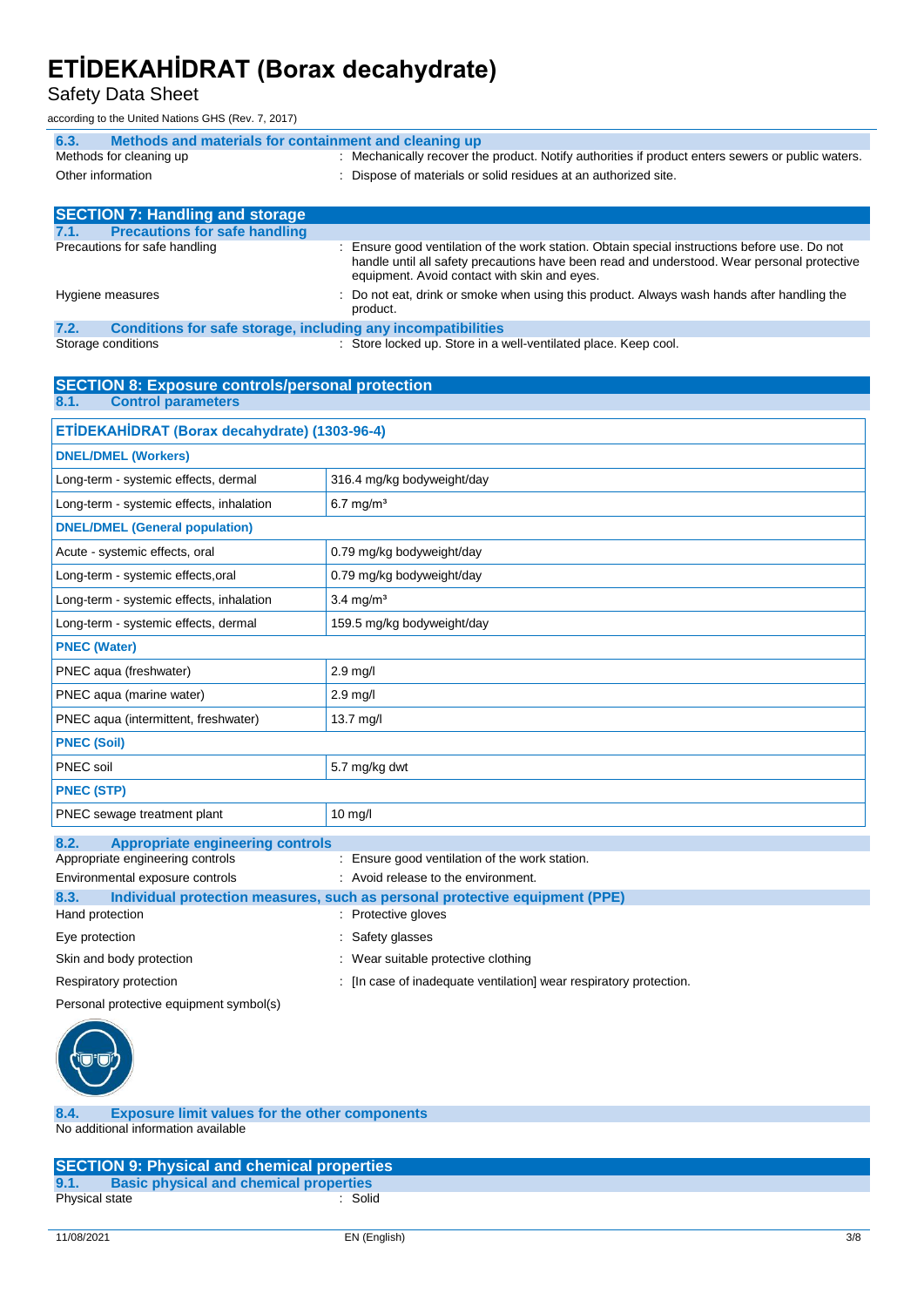Safety Data Sheet

according to the United Nations GHS (Rev. 7, 2017)

| Molecular mass                                  | : 381.37 g/mol                                                      |
|-------------------------------------------------|---------------------------------------------------------------------|
| Colour                                          | white.                                                              |
| Odour                                           | odourless.                                                          |
| Odour threshold                                 | Not available                                                       |
| Relative evaporation rate (butylacetate=1)      | No data available                                                   |
| Melting point                                   | : 741 °C                                                            |
| Freezing point                                  | : Not applicable                                                    |
| Boiling point                                   | : 1575 $^{\circ}$ C                                                 |
| Flammability (solid, gas)                       | : N.A.                                                              |
|                                                 | Non flammable.                                                      |
| <b>Explosive limits</b>                         | : Not applicable                                                    |
| Lower explosive limit (LEL)                     | : Not applicable                                                    |
| Upper explosive limit (UEL)                     | Not applicable                                                      |
| Flash point                                     | Non flammable                                                       |
| Auto-ignition temperature                       | N.A.                                                                |
| Decomposition temperature                       | No data available                                                   |
| рH                                              | : 9.2@20C                                                           |
| pH solution                                     | $: 1\%$                                                             |
| Viscosity, kinematic (calculated value) (40 °C) | : No data available                                                 |
| Partition coefficient n-octanol/water (Log Pow) | : No data available                                                 |
| Partition coefficient n-octanol/water (Log Kow) | : Not available                                                     |
| Vapour pressure                                 | : Negligible @20 C                                                  |
| Vapour pressure at 50 °C                        | Not available                                                       |
| Density                                         | Not available                                                       |
| Relative density                                | : $1.71@20C$                                                        |
| Relative vapour density at 20 °C                | No data available                                                   |
| Solubility                                      | Water: 4.7 % @20 C;65.6 % @100 C                                    |
| Viscosity, dynamic                              | No data available                                                   |
| Particle size                                   | Not available                                                       |
| Particle size distribution                      | Not available                                                       |
| Particle shape                                  | : Not available                                                     |
| Particle aspect ratio                           | Not available                                                       |
| Particle specific surface area                  | : Not available                                                     |
| 9.2.<br>No additional information available     | Data relevant with regard to physical hazard classes (supplemental) |

| <b>SECTION 10: Stability and reactivity</b>                                                          |
|------------------------------------------------------------------------------------------------------|
| <b>Reactivity</b><br>10.1.                                                                           |
| The product is non-reactive under normal conditions of use, storage and transport.                   |
| 10.2.<br><b>Chemical stability</b>                                                                   |
| Stable under normal conditions.                                                                      |
| 10.3.<br><b>Possibility of hazardous reactions</b>                                                   |
| No dangerous reactions known under normal conditions of use.                                         |
| 10.4. Conditions to avoid                                                                            |
| None under recommended storage and handling conditions (see section 7).                              |
| <b>Incompatible materials</b><br>10.5.                                                               |
| No additional information available                                                                  |
| 10.6. Hazardous decomposition products                                                               |
| I Inder normal conditions of storage and use hazardous decomposition products should not be produced |

er normal conditions of storage and use, hazardous decomposition products should not be produced.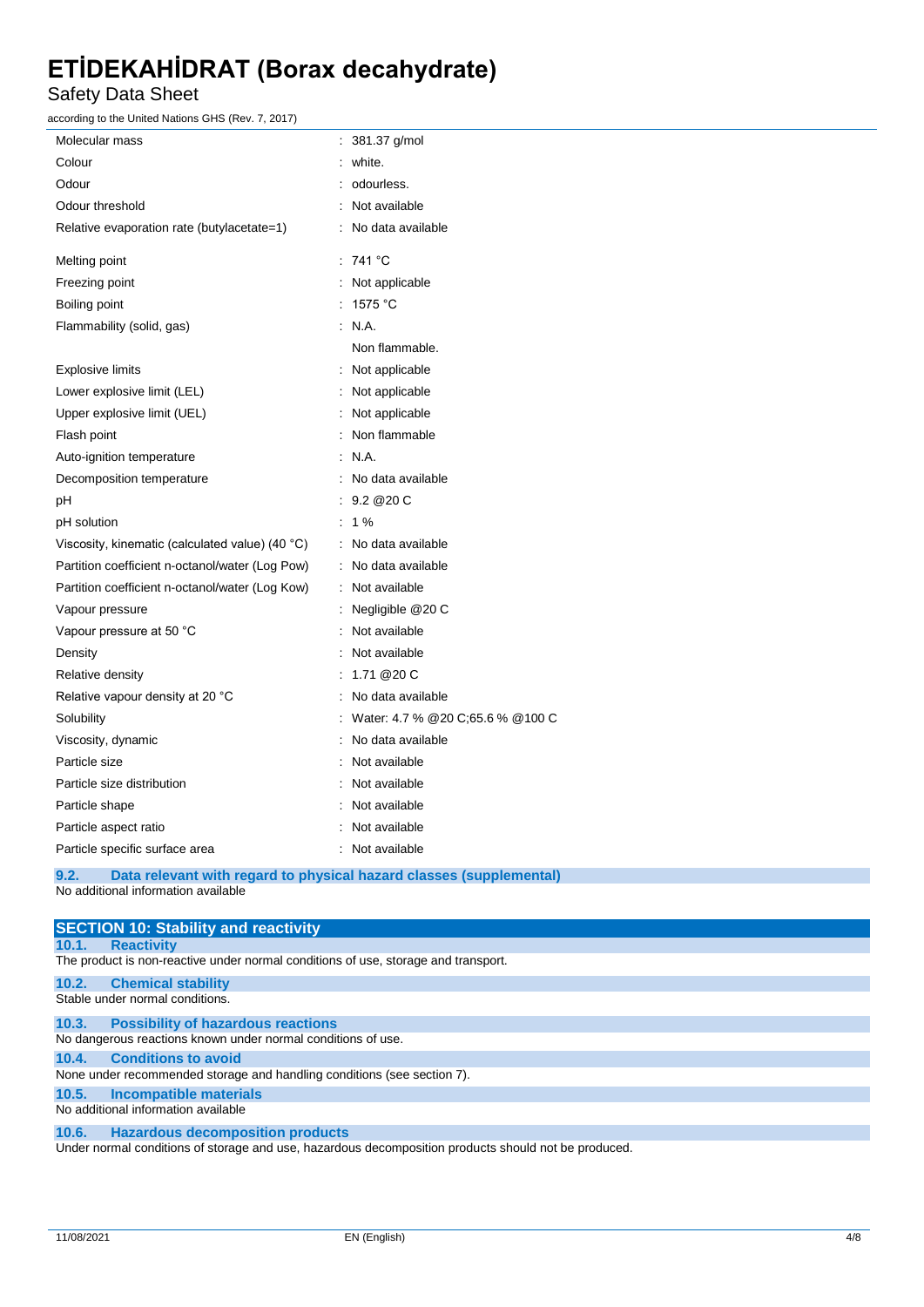### Safety Data Sheet

according to the United Nations GHS (Rev. 7, 2017)

| <b>SECTION 11: Toxicological information</b>         |                                                                              |  |
|------------------------------------------------------|------------------------------------------------------------------------------|--|
| <b>Information on toxicological effects</b><br>11.1. |                                                                              |  |
| Acute toxicity (oral)                                | : May be harmful if swallowed.                                               |  |
| Acute toxicity (dermal)                              | Not classified                                                               |  |
| Acute toxicity (inhalation)                          | : Not classified                                                             |  |
| ETİDEKAHİDRAT (Borax decahydrate) (1303-96-4)        |                                                                              |  |
| LD50 dermal rabbit                                   | > 2000 mg/kg bodyweight Animal: rabbit, Guideline: other: FIFRA (40 CFR 163) |  |
|                                                      |                                                                              |  |
| Skin corrosion/irritation                            | Not classified                                                               |  |
|                                                      | pH: 9.2 @ 20 C                                                               |  |
| Serious eye damage/irritation                        | Causes serious eye irritation.                                               |  |
|                                                      | pH: 9.2 @ 20 C                                                               |  |
| Respiratory or skin sensitisation                    | Not classified                                                               |  |
| Germ cell mutagenicity                               | Not classified                                                               |  |
| Carcinogenicity                                      | Not classified                                                               |  |
| Reproductive toxicity                                | Suspected of damaging fertility or the unborn child.                         |  |
| STOT-single exposure                                 | Not classified                                                               |  |
| STOT-repeated exposure                               | : Not classified                                                             |  |
| Aspiration hazard                                    | Not classified                                                               |  |
| ETİDEKAHİDRAT (Borax decahydrate) (1303-96-4)        |                                                                              |  |
| Viscosity, kinematic                                 | No data available                                                            |  |

| <b>SECTION 12: Ecological information</b>                                    |                                                                                                                                                      |  |
|------------------------------------------------------------------------------|------------------------------------------------------------------------------------------------------------------------------------------------------|--|
| <b>Toxicity</b><br>12.1.                                                     |                                                                                                                                                      |  |
| Ecology - general                                                            | The product is not considered harmful to aquatic organisms nor to cause long-term adverse<br>effects in the environment.                             |  |
| Hazardous to the aquatic environment, short-term : Not classified<br>(acute) |                                                                                                                                                      |  |
| Hazardous to the aquatic environment, long-term<br>(chronic)                 | : Not classified                                                                                                                                     |  |
| ETİDEKAHİDRAT (Borax decahydrate) (1303-96-4)                                |                                                                                                                                                      |  |
| LC50 - Fish [1]                                                              | 74 mg/l Test organisms (species): Limanda limanda                                                                                                    |  |
| LC50 - Fish [2]                                                              | 79.7 mg/l Test organisms (species): Pimephales promelas                                                                                              |  |
| EC50 72h - Algae [1]                                                         | 66 mg/l Test organisms (species): Phaeodactylum tricornutum                                                                                          |  |
| EC50 72h - Algae [2]                                                         | 54 mg/l Test organisms (species): Phaeodactylum tricornutum                                                                                          |  |
| NOEC chronic fish                                                            | 6.4 mg/l Test organisms (species): Danio rerio (previous name: Brachydanio rerio) Duration: '34<br>ď                                                 |  |
| <b>Persistence and degradability</b><br>12.2.                                |                                                                                                                                                      |  |
| ETİDEKAHİDRAT (Borax decahydrate) (1303-96-4)                                |                                                                                                                                                      |  |
| Persistence and degradability                                                | Boron is naturally occurring and ubiquitous in the environment. Disodium tetraborate<br>decahydrate decomposes in the environment to natural borate. |  |
| 12.3.<br><b>Bioaccumulative potential</b>                                    |                                                                                                                                                      |  |
| ETİDEKAHİDRAT (Borax decahydrate) (1303-96-4)                                |                                                                                                                                                      |  |
| Partition coefficient n-octanol/water (Log Kow)                              | No data available                                                                                                                                    |  |
| Bioaccumulative potential                                                    | Not bioaccumulative.                                                                                                                                 |  |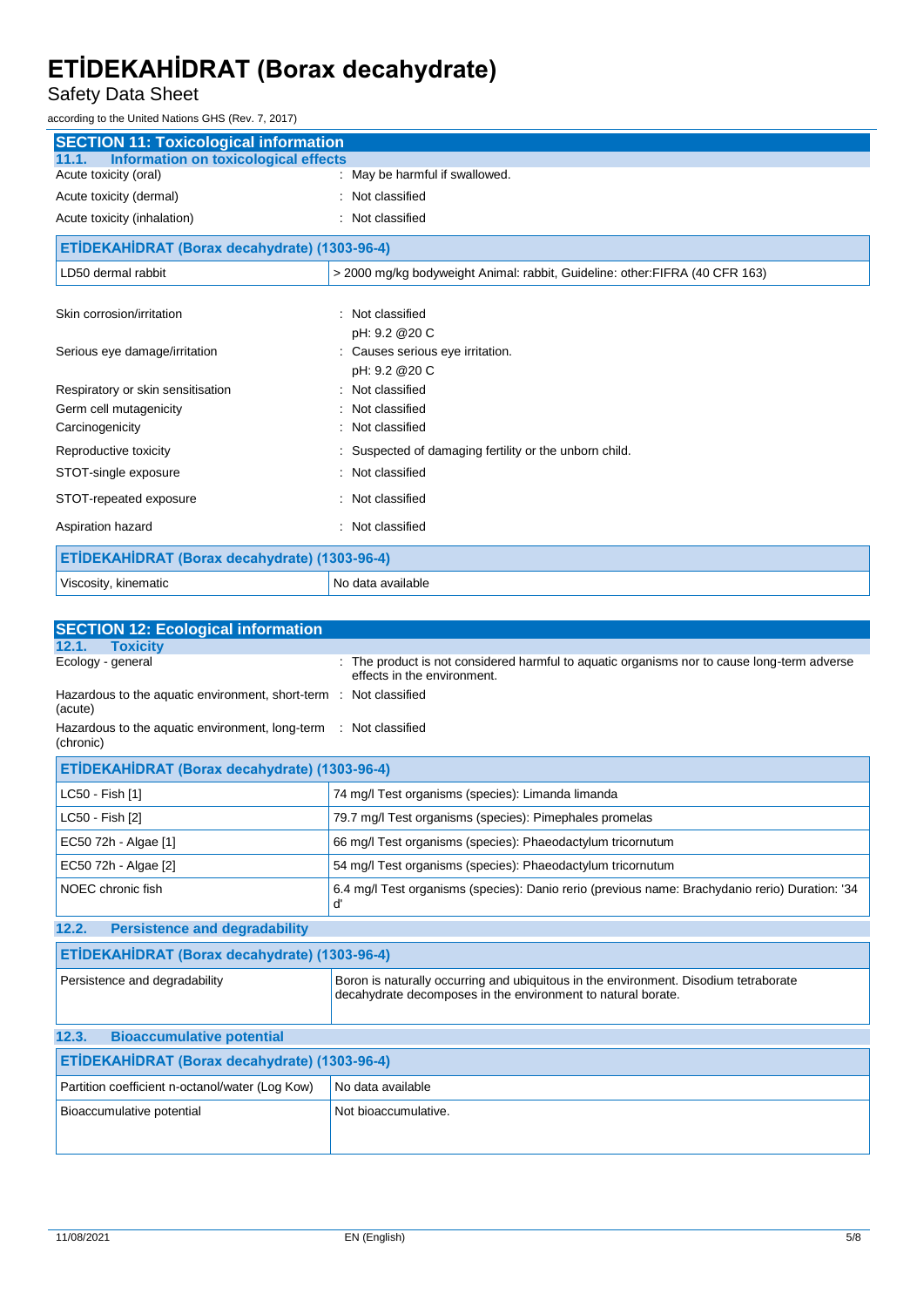### Safety Data Sheet

according to the United Nations GHS (Rev. 7, 2017)

| 12.4.<br><b>Mobility in soil</b>                                                          |                                     |  |
|-------------------------------------------------------------------------------------------|-------------------------------------|--|
| <b>ETİDEKAHİDRAT (Borax decahydrate) (1303-96-4)</b>                                      |                                     |  |
| The product is soluble in water and is leachable through normal soil.<br>Mobility in soil |                                     |  |
|                                                                                           |                                     |  |
| <b>Other adverse effects</b><br>12.5.                                                     |                                     |  |
| Ozone                                                                                     | : Not classified                    |  |
| Other adverse effects                                                                     | No additional information available |  |

|       | <b>SECTION 13: Disposal considerations</b> |                                                                                               |
|-------|--------------------------------------------|-----------------------------------------------------------------------------------------------|
| 13.1. | Disposal methods                           |                                                                                               |
|       | Waste treatment methods                    | . Dispose of contents/container in accordance with licensed collector's sorting instructions. |

#### **SECTION 14: Transport information** In accordance with IMDG / IATA / UN RTDG

| <b>UN RTDG</b><br><b>IATA</b><br><b>IMDG</b>       |                                                            |                                   |  |
|----------------------------------------------------|------------------------------------------------------------|-----------------------------------|--|
| <b>UN number</b><br>14.1.                          |                                                            |                                   |  |
| Not regulated for transport                        |                                                            |                                   |  |
| <b>UN Proper Shipping Name</b><br>14.2.            |                                                            |                                   |  |
| Not applicable                                     | Not applicable                                             | Not applicable                    |  |
| <b>Transport hazard class(es)</b><br>14.3.         |                                                            |                                   |  |
| Not applicable<br>Not applicable<br>Not applicable |                                                            |                                   |  |
| Not applicable<br>Not applicable<br>Not applicable |                                                            |                                   |  |
| <b>Packing group</b><br>14.4.                      |                                                            |                                   |  |
| Not applicable                                     | Not applicable                                             | Not applicable                    |  |
| <b>Environmental hazards</b><br>14.5.              |                                                            |                                   |  |
| Dangerous for the environment : No                 | Dangerous for the environment: No<br>Marine pollutant : No | Dangerous for the environment: No |  |
| No supplementary information available             |                                                            |                                   |  |
| 14.6.<br><b>Special precautions for user</b>       |                                                            |                                   |  |

**- UN RTDG** No data available **- IMDG** No data available **- IATA**

No data available

**14.7. Transport in bulk according to IMO instruments**

Not applicable

|                                                                                                                                                                                                                                                                                                                                                                                                                                                                                                                                                                             |                                                                                                                                                                                 | <b>SECTION 15: Regulatory information</b> |
|-----------------------------------------------------------------------------------------------------------------------------------------------------------------------------------------------------------------------------------------------------------------------------------------------------------------------------------------------------------------------------------------------------------------------------------------------------------------------------------------------------------------------------------------------------------------------------|---------------------------------------------------------------------------------------------------------------------------------------------------------------------------------|-------------------------------------------|
| Safety, health and environmental regulations specific for the product in question<br>15.1.                                                                                                                                                                                                                                                                                                                                                                                                                                                                                  |                                                                                                                                                                                 |                                           |
| : Listed on the Canadian DSL (Domestic Substances List)<br>Regulatory reference<br>Listed on the AICS (Australian Inventory of Chemical Substances)<br>Listed on PICCS (Philippines Inventory of Chemicals and Chemical Substances)<br>substances)<br>Listed on the Japanese ENCS (Existing & New Chemical Substances) inventory<br>Listed on the United States TSCA (Toxic Substances Control Act) inventory<br>Listed on KECL/KECI (Korean Existing Chemicals Inventory)<br>Listed on IECSC (Inventory of Existing Chemical Substances Produced or Imported in<br>China). | Listed on the EEC inventory EINECS (European Inventory of Existing Commercial Chemical<br>Substances)- Directive 79/831/EEC, sixth Amendment of Directive 67/548/EEC (dangerous |                                           |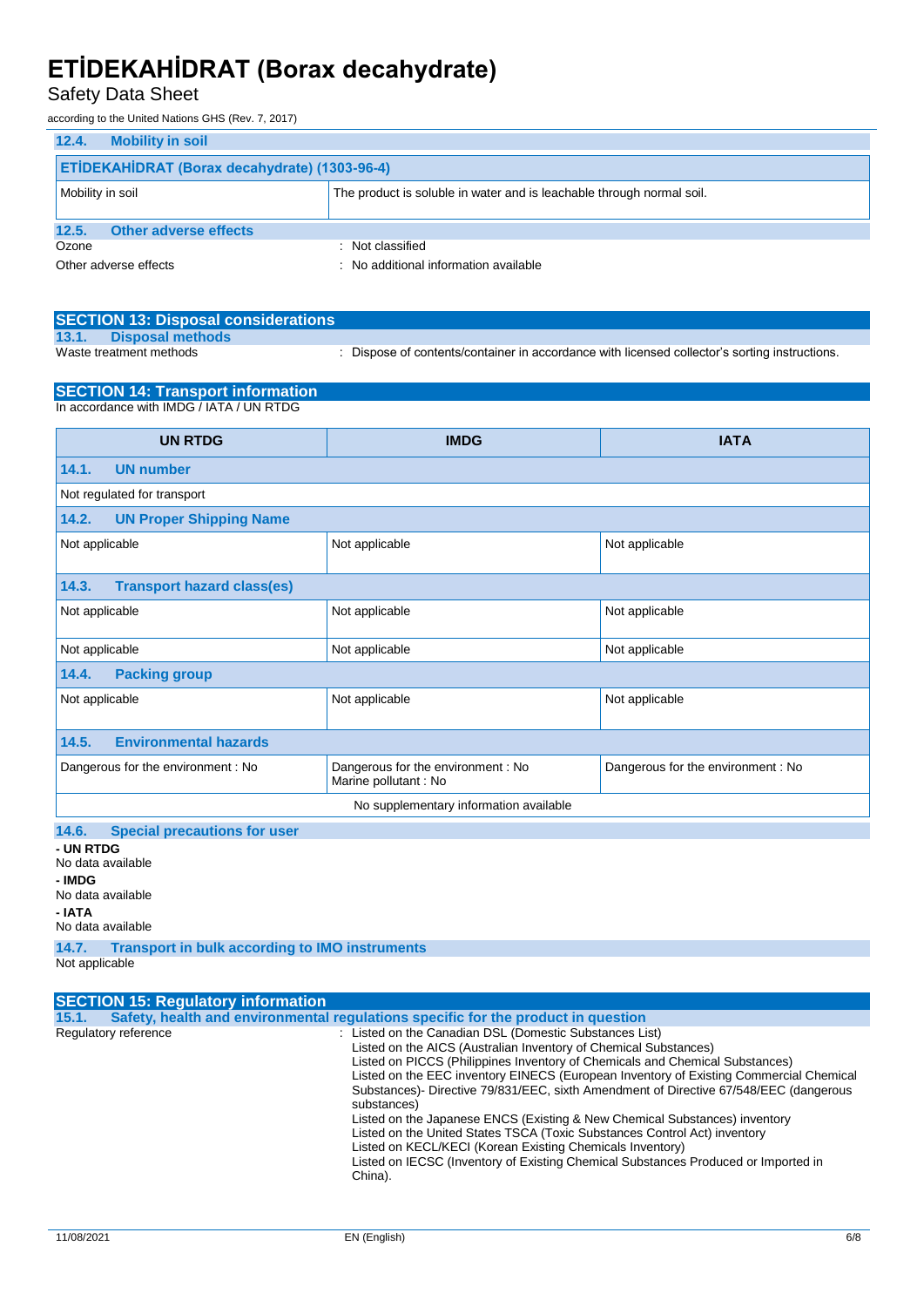Safety Data Sheet

according to the United Nations GHS (Rev. 7, 2017)

| <b>SECTION 16: Other information</b>                               |                                                                                                                                                                                                                                                                                                                                                                                                                                                                                                                                                                                                                                                                                                                                                                                                                                                                            |                                                                                                                                                                                                                                                                                                                                                                                                                                        |                                                                                                                                                                                                                                                                                                                                                                                                                                                                                                                                                                                                                                                                                                                                                                                                                                                                                                                                                                                                                                                  |
|--------------------------------------------------------------------|----------------------------------------------------------------------------------------------------------------------------------------------------------------------------------------------------------------------------------------------------------------------------------------------------------------------------------------------------------------------------------------------------------------------------------------------------------------------------------------------------------------------------------------------------------------------------------------------------------------------------------------------------------------------------------------------------------------------------------------------------------------------------------------------------------------------------------------------------------------------------|----------------------------------------------------------------------------------------------------------------------------------------------------------------------------------------------------------------------------------------------------------------------------------------------------------------------------------------------------------------------------------------------------------------------------------------|--------------------------------------------------------------------------------------------------------------------------------------------------------------------------------------------------------------------------------------------------------------------------------------------------------------------------------------------------------------------------------------------------------------------------------------------------------------------------------------------------------------------------------------------------------------------------------------------------------------------------------------------------------------------------------------------------------------------------------------------------------------------------------------------------------------------------------------------------------------------------------------------------------------------------------------------------------------------------------------------------------------------------------------------------|
| Issue date<br><b>Revision date</b>                                 | 03/01/2007<br>03/01/2021                                                                                                                                                                                                                                                                                                                                                                                                                                                                                                                                                                                                                                                                                                                                                                                                                                                   |                                                                                                                                                                                                                                                                                                                                                                                                                                        |                                                                                                                                                                                                                                                                                                                                                                                                                                                                                                                                                                                                                                                                                                                                                                                                                                                                                                                                                                                                                                                  |
| <b>Section</b>                                                     | <b>Changed item</b>                                                                                                                                                                                                                                                                                                                                                                                                                                                                                                                                                                                                                                                                                                                                                                                                                                                        | Change                                                                                                                                                                                                                                                                                                                                                                                                                                 | <b>Comments</b>                                                                                                                                                                                                                                                                                                                                                                                                                                                                                                                                                                                                                                                                                                                                                                                                                                                                                                                                                                                                                                  |
|                                                                    |                                                                                                                                                                                                                                                                                                                                                                                                                                                                                                                                                                                                                                                                                                                                                                                                                                                                            | Added                                                                                                                                                                                                                                                                                                                                                                                                                                  | This SDS was updated in accordance with<br>the GHS (Rev.6) (2015)-Guidance on the<br>Compilation of Safety data Sheets.<br>This SDS was updated in line with "Eti<br>Maden Corporate Identity" (January, 2016)                                                                                                                                                                                                                                                                                                                                                                                                                                                                                                                                                                                                                                                                                                                                                                                                                                   |
|                                                                    |                                                                                                                                                                                                                                                                                                                                                                                                                                                                                                                                                                                                                                                                                                                                                                                                                                                                            | Added                                                                                                                                                                                                                                                                                                                                                                                                                                  | This SDS was updated in line with<br>"Standardization and Simplification of Bag<br>Printings".(January,2018)                                                                                                                                                                                                                                                                                                                                                                                                                                                                                                                                                                                                                                                                                                                                                                                                                                                                                                                                     |
|                                                                    |                                                                                                                                                                                                                                                                                                                                                                                                                                                                                                                                                                                                                                                                                                                                                                                                                                                                            | Added                                                                                                                                                                                                                                                                                                                                                                                                                                  | This SDS was updated to include K-REACH<br>Registration number. (February, 2019)                                                                                                                                                                                                                                                                                                                                                                                                                                                                                                                                                                                                                                                                                                                                                                                                                                                                                                                                                                 |
| Abbreviations and acronyms<br>Training advice<br>Other information | : CAS-No. - Chemical Abstract Service number<br>ATE - Acute Toxicity Estimate<br><b>BCF</b> - Bioconcentration factor<br>BLV - Biological limit value<br>DMEL - Derived Minimal Effect level<br>DNEL - Derived-No Effect Level<br>EC-No. - European Community number<br>EC50 - Median effective concentration<br>ED - Endocrine disrupting properties<br>EN - European Standard<br>IATA - International Air Transport Association<br>LC50 - Median lethal concentration<br>LD50 - Median lethal dose<br>N.O.S. - Not Otherwise Specified<br>NOAEL - No-Observed Adverse Effect Level<br>NOEC - No-Observed Effect Concentration<br>OEL - Occupational Exposure Limit<br>PBT - Persistent Bioaccumulative Toxic<br><b>PNEC</b> - Predicted No-Effect Concentration<br>(EC) No 1907/2006<br>SDS - Safety Data Sheet<br>WGK - Water Hazard Class<br>packaging.<br>applicable. | IMDG - International Maritime Dangerous Goods<br>IARC - International Agency for Research on Cancer<br>IOELV - Indicative Occupational Exposure Limit Value<br>LOAEL - Lowest Observed Adverse Effect Level<br>NOAEC - No-Observed Adverse Effect Concentration<br>OECD - Organisation for Economic Co-operation and Development<br>TRGS - Technical Rules for Hazardous Substances<br>vPvB - Very Persistent and Very Bioaccumulative | CLP - Classification Labelling Packaging Regulation; Regulation (EC) No 1272/2008<br>REACH - Registration, Evaluation, Authorisation and Restriction of Chemicals Regulation<br>Normal use of this product shall imply use in accordance with the instructions on the<br>DISCLAIMER OF LIABILITY The information in this SDS was obtained from sources which<br>we believe are reliable. However, the information is provided without any warranty, express<br>or implied, regarding its correctness. The conditions or methods of handling, storage, use or<br>disposal of the product are beyond our control and may be beyond our knowledge. For this<br>and other reasons, we do not assume responsibility and expressly disclaim liability for loss,<br>damage or expense arising out of or in any way connected with the handling, storage, use or<br>disposal of the product. This SDS was prepared and is to be used only for this product. If the<br>product is used as a component in another product, this SDS information may not be |

| Full text of H-statements & Precautionary statements (GHS UN): |                                                     |  |
|----------------------------------------------------------------|-----------------------------------------------------|--|
| H303                                                           | May be harmful if swallowed                         |  |
| H319                                                           | Causes serious eye irritation                       |  |
| H361                                                           | Suspected of damaging fertility or the unborn child |  |
| P <sub>201</sub>                                               | Obtain special instructions before use.             |  |